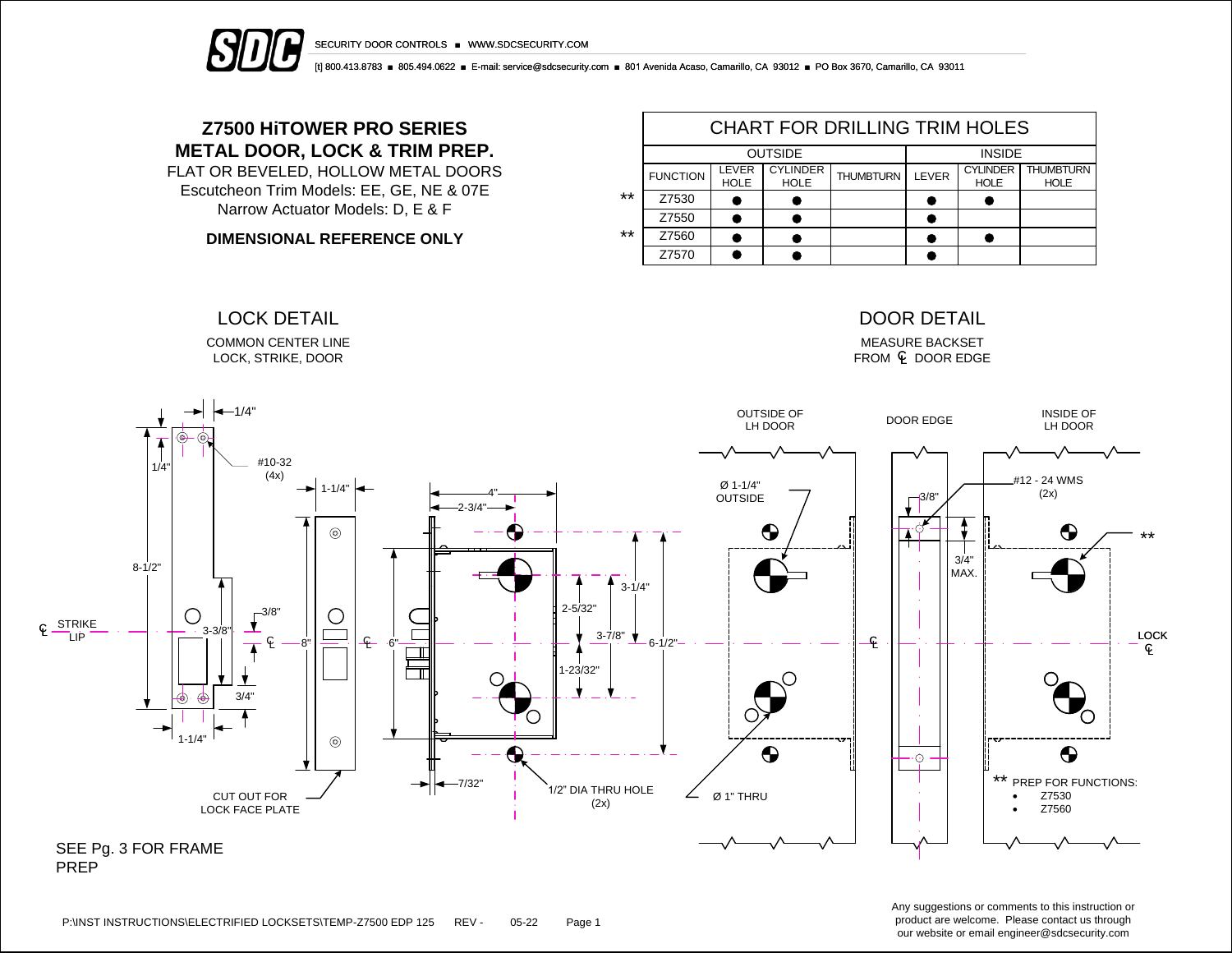



[t] 800.413.8783 ■ 805.494.0622 ■ E-mail: service@sdcsecurity.com ■ 801 Avenida Acaso, Camarillo, CA 93012 ■ PO Box 3670, Camarillo, CA 93011

# **Z7500 HiTOWER PRO SERIES WOOD DOOR, LOCK & TRIM PREP.**

FLAT OR BEVELED, WOOD DOORS Escutcheon Trim Models: EE, GE, NE & 07E Narrow Actuator Models: D, E & F

**DIMENSIONAL REFERENCE ONLY**

COMMON CENTER LINE LOCK, STRIKE, DOOR

|       | CHART FOR DRILLING TRIM HOLES |                             |                                |                  |       |                                |                                 |  |  |  |  |
|-------|-------------------------------|-----------------------------|--------------------------------|------------------|-------|--------------------------------|---------------------------------|--|--|--|--|
|       |                               | <b>OUTSIDE</b>              | <b>INSIDE</b>                  |                  |       |                                |                                 |  |  |  |  |
|       | <b>FUNCTION</b>               | <b>LEVER</b><br><b>HOLE</b> | <b>CYLINDER</b><br><b>HOLE</b> | <b>THUMBTURN</b> | LEVER | <b>CYLINDER</b><br><b>HOLE</b> | <b>THUMBTURN</b><br><b>HOLE</b> |  |  |  |  |
| **    | Z7530                         |                             |                                |                  |       |                                |                                 |  |  |  |  |
|       | Z7550                         |                             |                                |                  |       |                                |                                 |  |  |  |  |
| $***$ | Z7560                         |                             |                                |                  |       |                                |                                 |  |  |  |  |
|       | Z7570                         |                             |                                |                  |       |                                |                                 |  |  |  |  |

### LOCK DETAIL DOOR DETAIL

MEASURE BACKSET  $FROM \subseteq DOOR EDGE$ 



Any suggestions or comments to this instruction or product are welcome. Please contact us through our website or email engineer@sdcsecurity.com